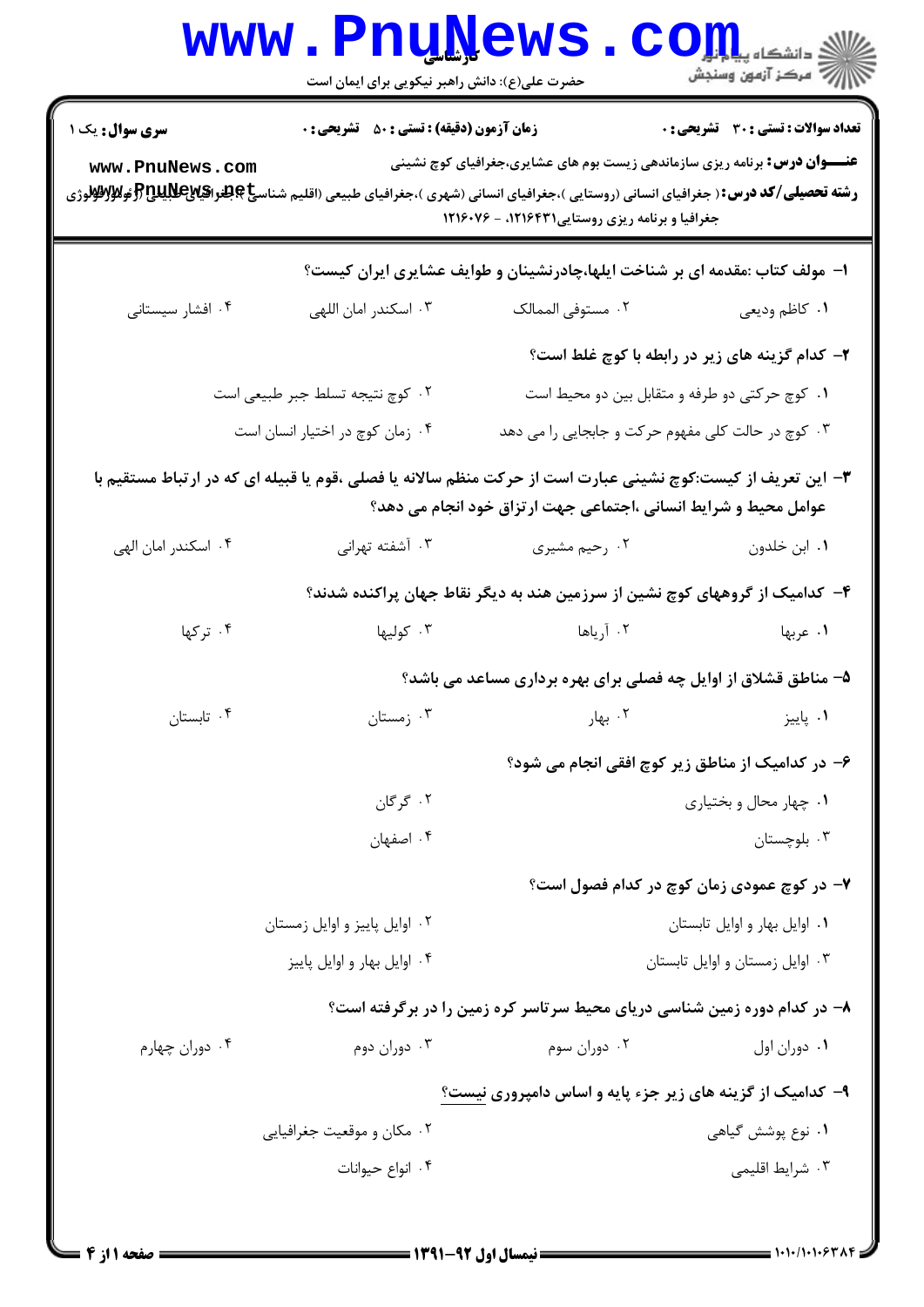|                                                                                                                | www.PnuNews<br>حضرت علی(ع): دانش راهبر نیکویی برای ایمان است                                                                                                                                                                                                                                                                                                                        |                                                            | أأأأ مركز آزمون وسنجش                          |  |  |
|----------------------------------------------------------------------------------------------------------------|-------------------------------------------------------------------------------------------------------------------------------------------------------------------------------------------------------------------------------------------------------------------------------------------------------------------------------------------------------------------------------------|------------------------------------------------------------|------------------------------------------------|--|--|
| <b>سری سوال : ۱ یک</b>                                                                                         | <b>زمان آزمون (دقیقه) : تستی : 50 ٪ تشریحی : 0</b>                                                                                                                                                                                                                                                                                                                                  |                                                            | تعداد سوالات : تستى : 30 ٪ تشريحي : 0          |  |  |
| www.PnuNews.com                                                                                                | <b>عنـــوان درس:</b> برنامه ریزی سازماندهی زیست بوم های عشایری،جغرافیای کوچ نشینی<br><b>رشته تحصیلی/کد درس:</b> جغرافیای انسانی (روستایی )،جغرافیای انسانی (شهری )،جغرافیای طبیعی (اقلیم شناسی <b>E،طبیتاتیاشیاشیتاتی این اس</b> لامیتی است این استانی را استانی در این استانی در این استانی در این استانی در این استانی در این<br>۱۲۱۶۰۷۶ - ،جغرافیا و برنامه ریزی روستایی ۱۲۱۶۴۳۱ |                                                            |                                                |  |  |
|                                                                                                                | <b>۰۱</b> - منطقه استپ ها و ساوان ها در کدام عرض جغرافیایی قرار دارد؟                                                                                                                                                                                                                                                                                                               |                                                            |                                                |  |  |
| ۰.۴ - ۱۰-۱۰ درجه                                                                                               | ۰۰۲ ۰-۰ درجه                                                                                                                                                                                                                                                                                                                                                                        | ۰.۲ - ۳۰-۳۰ درجه                                           | ۰۱ ۳۰-۲۰ درجه                                  |  |  |
|                                                                                                                | 11– از بین تمام عوامل فرهنگی کدام عامل محکم ترین پیوند کولی ها با میراث مشترکشان است؟                                                                                                                                                                                                                                                                                               |                                                            |                                                |  |  |
| ۰۴ ايدئولوژي                                                                                                   | ۰۳ دین                                                                                                                                                                                                                                                                                                                                                                              | ۰۲ مذهب                                                    | ۰۱ زبان                                        |  |  |
|                                                                                                                |                                                                                                                                                                                                                                                                                                                                                                                     |                                                            | 1۲- بز برای اولین بار در کجا اهلی شد؟          |  |  |
|                                                                                                                | ۰۲ چهار محال و بختیاری                                                                                                                                                                                                                                                                                                                                                              |                                                            | ٠١. جلگه بين النهرين                           |  |  |
|                                                                                                                | ۰۴ جنوب لرستان                                                                                                                                                                                                                                                                                                                                                                      |                                                            | ۰۳ آفریقای شمالی                               |  |  |
|                                                                                                                | ۱۳– به عقیده کدام جغرافیدان نومادیزم در حقیقت بستگی به نحوه فعالیت اقتصادی دارد که تابع شرایط آب و هوایی است؟                                                                                                                                                                                                                                                                       |                                                            |                                                |  |  |
| ۰۴ ویسمان                                                                                                      | ۰۳ برونس                                                                                                                                                                                                                                                                                                                                                                            | ۰۲ فرودين                                                  | ۰۱ دوپلانول                                    |  |  |
|                                                                                                                |                                                                                                                                                                                                                                                                                                                                                                                     | ۱۴– واژه نوماد در اصل مربوط به کدام کشور و چه معنایی دارد؟ |                                                |  |  |
|                                                                                                                | ۰۲ يوناني-زيستن                                                                                                                                                                                                                                                                                                                                                                     |                                                            | ۰۱ آلمانی-مرتع                                 |  |  |
|                                                                                                                | ۰۴ ایتالیایی-گوسفند                                                                                                                                                                                                                                                                                                                                                                 | ۰۳ انگلیسی - نظم و قانون                                   |                                                |  |  |
|                                                                                                                |                                                                                                                                                                                                                                                                                                                                                                                     |                                                            | ۱۵− یاک داری در کدامیک از نواحی زیر وجود دارد؟ |  |  |
|                                                                                                                | ۰۲ محدوده تایگا                                                                                                                                                                                                                                                                                                                                                                     |                                                            | ۰۱ آفریقای شمالی                               |  |  |
|                                                                                                                | ۰۴ نواحی آب و هوای سرد مرتفع آسیای مرکزی                                                                                                                                                                                                                                                                                                                                            | ۰۳ اروپای شمالی                                            |                                                |  |  |
| ۱۶– در این نوع از ترانس هومانس صاحب گله در پیش کوه سکونت دارد و در نزدیکی مکان سکونتش مراتع زمستانی قرار دارد؟ |                                                                                                                                                                                                                                                                                                                                                                                     |                                                            |                                                |  |  |
|                                                                                                                | ۰۲ ترانس هومانس زمستانی                                                                                                                                                                                                                                                                                                                                                             |                                                            | ٠١ ترانس هومانس حدفاصل                         |  |  |
|                                                                                                                | ۰۴ ترانس هومانس کوچک                                                                                                                                                                                                                                                                                                                                                                |                                                            | ۰۳ ترانس هومانس معمولی                         |  |  |
| ۱۷- در این نوع ترانس هومانس چهارپا زمستان را در کوهستان و تابستان در جلگه یا دشت به چرا می رود؟                |                                                                                                                                                                                                                                                                                                                                                                                     |                                                            |                                                |  |  |
|                                                                                                                | ۰۲ ترانس هومانس مرکب                                                                                                                                                                                                                                                                                                                                                                |                                                            | ۰۱ ترانس هومانس معکوس                          |  |  |
|                                                                                                                | ۰۴ ترانس هومانس ميانه                                                                                                                                                                                                                                                                                                                                                               |                                                            | ۰۳ ترانس هومانس مختلط                          |  |  |
| ۱۸− قله مون بلان بلندترين قله کوهستان آلپ بين چه کشورهايي است؟                                                 |                                                                                                                                                                                                                                                                                                                                                                                     |                                                            |                                                |  |  |
| ۰۴ المان-اتريش                                                                                                 | ۰۳ المان- يوگسلاوي                                                                                                                                                                                                                                                                                                                                                                  | ۰۲ ایتالیا-فرانسه                                          | ۰۱ اتریش- سوئیس                                |  |  |
|                                                                                                                |                                                                                                                                                                                                                                                                                                                                                                                     |                                                            |                                                |  |  |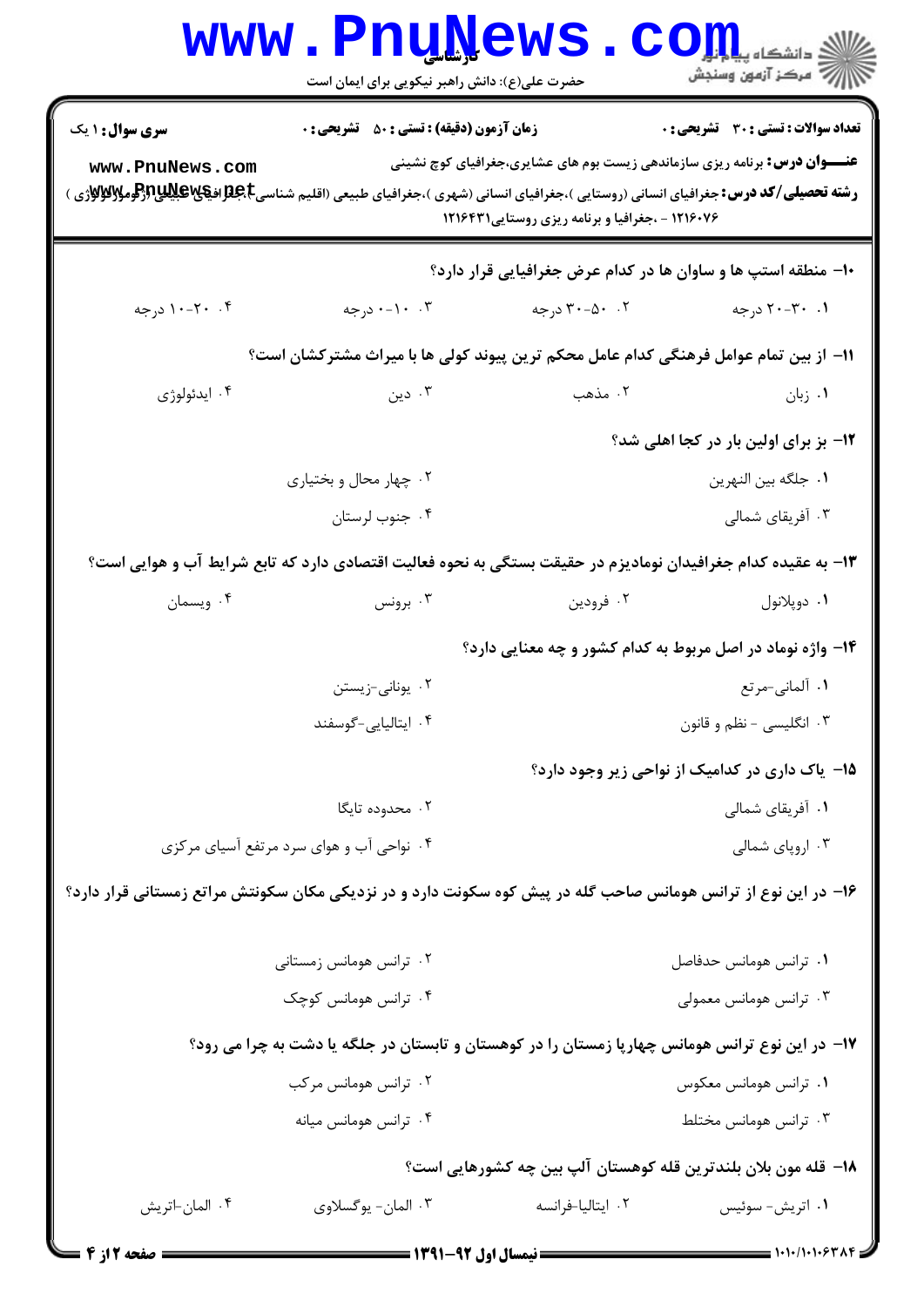|                                                                                                                                                                                  | حضرت علی(ع): دانش راهبر نیکویی برای ایمان است                                                                                         |                                                                                   | أأ " مرکز آزمون وسنجش                           |
|----------------------------------------------------------------------------------------------------------------------------------------------------------------------------------|---------------------------------------------------------------------------------------------------------------------------------------|-----------------------------------------------------------------------------------|-------------------------------------------------|
| <b>سری سوال : ۱ یک</b>                                                                                                                                                           | <b>زمان آزمون (دقیقه) : تستی : 50 ٪ تشریحی : 0</b>                                                                                    |                                                                                   | تعداد سوالات : تستى : 30 ٪ تشريحي : 0           |
| www.PnuNews.com<br><b>رشته تحصیلی/کد درس:</b> جغرافیای انسانی (روستایی )،جغرافیای انسانی (شهری )،جغرافیای طبیعی (اقلیم شناسی <b>E،طبیجترافیچیپهپایلانپراترامومولاتولاتو</b> ژی ) | <b>عنـــوان درس:</b> برنامه ریزی سازماندهی زیست بوم های عشایری،جغرافیای کوچ نشینی<br>۱۲۱۶۰۷۶ - ،جغرافیا و برنامه ریزی روستایی ۱۲۱۶۴۳۱ |                                                                                   |                                                 |
|                                                                                                                                                                                  |                                                                                                                                       | 1۹– ایران از لحاظ موقعیت ریاضی بین کدام مدارات قرار دارد؟                         |                                                 |
|                                                                                                                                                                                  | ۰۲ تا ۴۰ درجه شمالی                                                                                                                   |                                                                                   | ۰۱ ۴۴ الی ۶۶ درجه شرقی                          |
|                                                                                                                                                                                  | ۰۴ تا ۴۰ درجه شمالي                                                                                                                   |                                                                                   | ۰. ۴۰ تا ۵۰ درجه شرقی                           |
|                                                                                                                                                                                  |                                                                                                                                       |                                                                                   | ۲۰- اقوام آریا از کدام مرزها وارد کشور شدند؟    |
| ۰۲ جنوب و جنوب شرقی                                                                                                                                                              |                                                                                                                                       | ۰۱ شمال و شرق                                                                     |                                                 |
|                                                                                                                                                                                  | ۰۴ شمال و شمال غربی                                                                                                                   | ۰۳ غرب و جنوب غربی                                                                |                                                 |
|                                                                                                                                                                                  |                                                                                                                                       | <b>۲۱</b> - کدامیک از ایلهای زیر به دو ایل عمده هفت لنگ و چهار لنگ تقسیم می شود؟  |                                                 |
| ۰۴ قشقایی                                                                                                                                                                        | ۰۳ بختیاری                                                                                                                            | ۰۲ ترکمن                                                                          | ۰۱ باصری                                        |
|                                                                                                                                                                                  |                                                                                                                                       | ۲۲– کدامیک از گروههای زیر جزء طبقه متوسط ایلات هستند؟                             |                                                 |
| ۰۴ کدخدایان                                                                                                                                                                      | ۰۳ خانها                                                                                                                              | ۰۲ خانوارها                                                                       | ۰۱ کلانتران                                     |
|                                                                                                                                                                                  |                                                                                                                                       | ۲۳– کدامیک از مناطق زیر از نظر اقلیمی متضاد حوضه پست دریاچه ارومیه است؟           |                                                 |
| ۰۲ قله سبلان                                                                                                                                                                     |                                                                                                                                       |                                                                                   | ۰۱ کوههای خراسان شمالی                          |
|                                                                                                                                                                                  | ۰۴ کوههای جبال بارز                                                                                                                   | ۰۳ کوههای مرزی ایران و ترکیه                                                      |                                                 |
|                                                                                                                                                                                  |                                                                                                                                       | ۲۴– کدامیک از ایلهای زیر در زمان کوچ ،زرد کوه زاگرس تا جلگه خوزستان را طی می کند؟ |                                                 |
| ۰۴ قشقایی                                                                                                                                                                        | ۰۳ باصری                                                                                                                              | ۰۲ بختیاری                                                                        | ۰۱ ترکمن                                        |
|                                                                                                                                                                                  |                                                                                                                                       | ۲۵- هدف از تشکیل سازمان ایلات و عشایر در ایران چیست؟                              |                                                 |
|                                                                                                                                                                                  | ۰۲ خرید دام عشایر                                                                                                                     |                                                                                   | ۰۱ ابقا و تشویق عشایر برای ادامه اقتصاد دامداری |
|                                                                                                                                                                                  | ۰۴ جلوگیری از مهاجرت به شهرها                                                                                                         |                                                                                   | ۰۳ آمار گیری عشایر                              |
|                                                                                                                                                                                  |                                                                                                                                       | ۲۶– کدامیک از گوسفندان زیر جزء گوسفندان شیری است؟                                 |                                                 |
| ۰۴ بلوچي                                                                                                                                                                         | ۰۳ مغانی                                                                                                                              | ۰۲ قره گل                                                                         | ۰۱ مشهدی                                        |
|                                                                                                                                                                                  |                                                                                                                                       | 37- بین پست ترین و مرتفع ترین محل در ایران چند متر اختلاف وجود دارد؟              |                                                 |
| ۴۹۰۰ متر                                                                                                                                                                         | ۰۳ متر                                                                                                                                | ۰۲ ۴۸۰۰ متر                                                                       | ۰. ۱۰۰۵متر                                      |